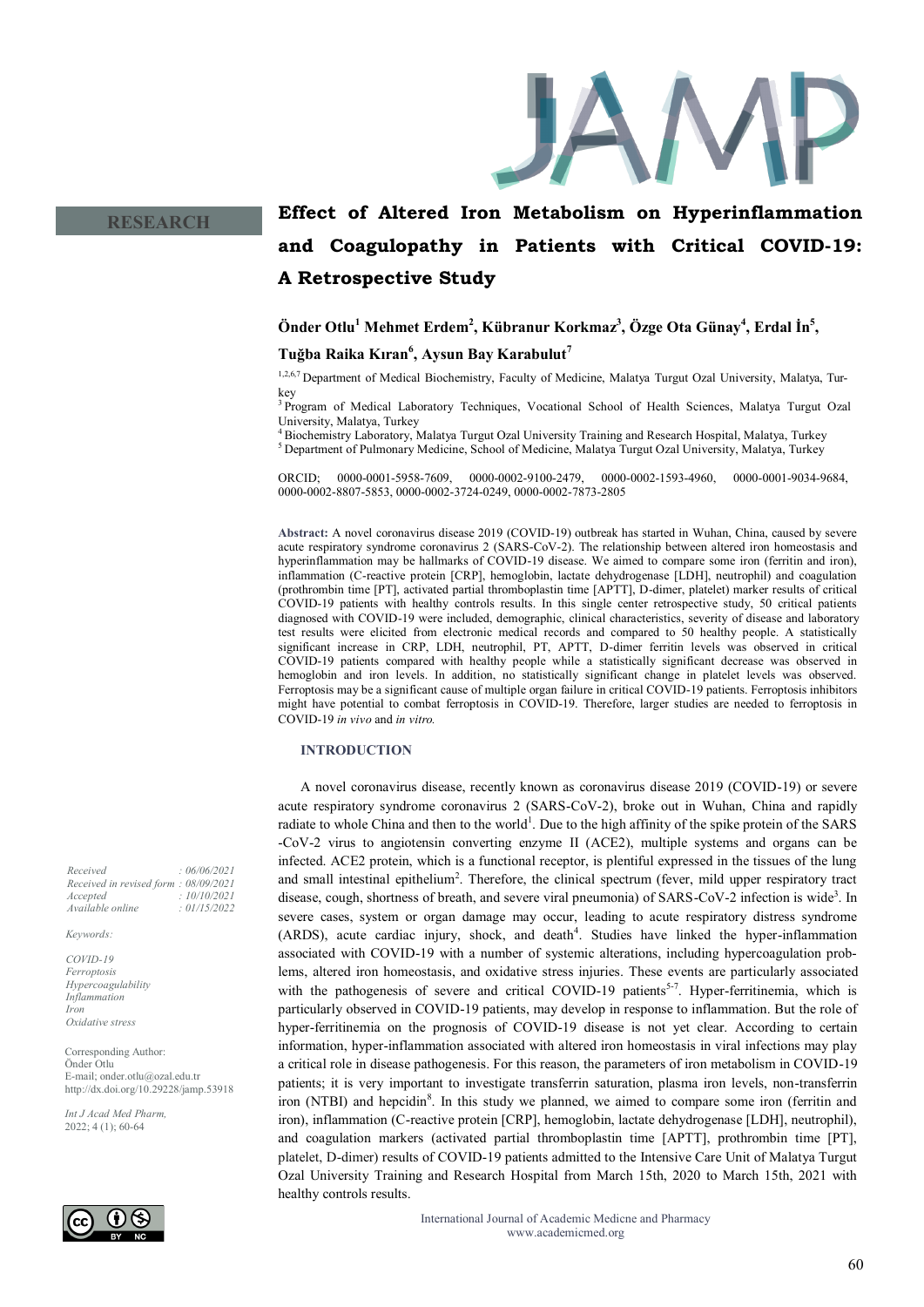#### **MATERIAL and METHODS**

## *Study plan and participants*

The planned single center retrospective study was conducted in Malatya Turgut Ozal University Training and Research Hospital, Malatya, Turkey. All patients were treated by an intensive care specialist in a 12-bed tertiary intensive care unit. In the retrospective analysis of data in electronic medical records between 15.03.2020 and 15.03.2021, a total of 35269 cases identified as positive for real-time polymerase chain reaction (RT-PCR) were detected. 50 critical patients who had all the biochemical parameters specified in this study in electronic records and met all criteria were included in the study. A control group was formed by selecting 50 healthy people with a similar profile with the COVID-19 group (age, gender) applied to the  $(7,63$  IQR, [0,61- 28,39]), hemoglobin (11,95 IQR, [8,1-14,9]), LDH same hospital from their electronic medical records. The comorbidity of interest that was recorded was diabetes mellitus (DM), cardiovascular disease (CVD), hypertension (HT), chronic obstructive pulmonary disease (COPD), cerebrovascular disease (CVD) and chronic kidney disease (CKD).

## *Definition*

COVID-19 pneumonia was described with the clinical symptoms, (computed tomography and/or chest radiography) according to the national guideline of COVID-19 in China. The clinical classification of COVID-19 patients can be summarized as follows:

- (1) mild type: Patients with mild clinical symptoms and no signs of pneumonia on radiological examination
- (2) common type: Patients with fever and respiratory symptoms and also pneumonia
- (3) severe type: mean oxygen saturation 93%, respiratory distress during rest, respiratory frequency 30 beats/min or partial arterial oxygen partial pressure to inhaled oxygen fraction  $(PaO<sub>2</sub>: FiO<sub>2</sub>) > 300 mmHg (1 mmHg = 0.133 kPa)$
- (4) critical type: experiencing respiratory failure, needing mechanical ventilation, development of organ dysfunction, shock and meeting the criteria for admission to intensive care<sup>9</sup>.

In the study we planned, we defined the critical type patients under the COVID-19 patient group.

### *Data sources*

Clinical characteristics, demographic data, laboratory tests and data about the severity of the disease of the patients were obtained Training and Research Hospital and recorded. Laboratory data of patients within the first 8 hours after admission to the intensive care iron levels (p=0.0001). unit were evaluated.

### *Data collection*

Analyses of the markers in the study were performed on biochemistry (Abbott Architect c16000, Illinois, United States of America), hemogram (Sysmex Corporation XN-10, Kobe, Japan), coagulation, (Diagon Coag XL, Budapest, Hungary) and hormone (Roche Diagnostics Cobas E601, Tokyo, Japan) devices.

#### *Statistical analysis*

Statistical analysis of the data was performed using the Statistical Package for the Social Sciences (Version 22.0, NY, USA) software. The compatibility of the data with the normal distribution was evaluated using the Kolmogorov-Smirnov test. The data obtained were presented in the form of median (interquartile range-IQR) for variables with non-parametric distribution. For the variables with non-parametric distribution, Mann Whitney U test was used for the metabolism in critical patients. We found a significant association

differences between the two groups. Values of  $p<0.05$  were considered significant.

#### **RESULTS**

## *Demographic characteristics and laboratory markers of critical COVID-19 patients and healthy controls*

Of the 50 patients with COVID-19, the median age was 68,12 years (interquartile range [IQR], 31–89). The number of women was 25 (50 %), and the number of men was 25 (50 %). Of the 50 healthy controls, the median age was 68,04 years (IQR, 31–88). The number of women was 25 (50 %), and the number of men was 25 (50 %).

Ferritin (715,5 IQR, [405,6-2000]), iron (25,9 IQR, [5-58,8]), CRP (418 IQR, [281-1008]), neutrophil (8,425 IQR, [0,76-33,89]), PT (13,85 IQR, [10,2-35,4]), APTT (27,5 IQR [19,2-103,3]), D-dimer (0,8725 IQR), [0,22-8,24]), platelet (205 IQR, [70-439]) levels were determined in COVID-19 patients.

SARS-CoV-2 positive real-time RT-PCR and radiological results  $D$ -dimer  $(0,2915 IQR, [0,001-1,7])$ , and platelet  $(225 IQR, [143-380])$ Ferritin (106,85 IQR, [9,78-463,2]), iron (85,95 IQR, [37,4- 162,6]), CRP (0,1650 IQR, [0,02-1,70]), hemoglobin (13,75 IQR , [10,3-18,1]), LDH (205,5 IQR, [96-304]), neutrophil (4,13 IQR, [1,59 -7,98]), PT (11,25 IQR, [8,8-14,2]), APTT (24,9 IQR [19,1-34,4]), levels were determined in healthy sample of people.

All results are shown in Table 1.

## *Comparison of inflammation marker values of critical COVID-19 patients with healthy controls*

A statistically significant increase was observed in CRP, LDH, neutrophil levels in COVID-19 patients compared to the healthy control group ( $p=0.0001$ ,  $p=0.01$  and  $p=0.0001$ , in order of) while a statistically significant decrease was observed in hemoglobin levels  $(p=0.0001)$ .

## *Comparison of coagulation marker values of COVID-19 patients with healthy controls*

There was a statistically significant increase in PT, APTT, D-dimer levels in COVID-19 patients compared to the healthy control group ( $p=0.0001$ ,  $p=0.004$ ,  $p=0.0001$  respectively), but no statistically significant change was observed in platelet levels (p=0.062).

## *Comparison of iron metabolism marker values of critical COVID-19 patients with healthy controls*

from the medical registry system of Malatya Turgut Ozal University COVID-19 patients compared to the healthy control group A statistically significant increase in ferritin levels was observed in (p=0.0001), while a statistically significant decrease was observed in

## **DISCUSSION**

COVID-19 disease caused by the SARS-CoV-2 virus is much more than a respiratory disease that affects the immune system at multiple levels<sup>10</sup>. It has become clear that the mortality rate associated with COVID-19, especially in older people or patients with other illnesses is due to the inability of inflammatory responses to resolve the infection<sup>11</sup>. In severe and critical cases of COVID-19, hyper-inflammation caused by SARS-CoV-2 triggers an excessive immune response known as cytokine storm. Cytokine storm is a potentially fatal immune response by increasing the immune cell's production of large inflammatory cytokines and chemical mediators that activate highly<sup>12</sup>. Hyper-inflammation associated with COVID-19 is linked to hypercoagulation, oxidative stress, and altered iron metabolism<sup>5-7</sup>. In our study, we investigated the status of iron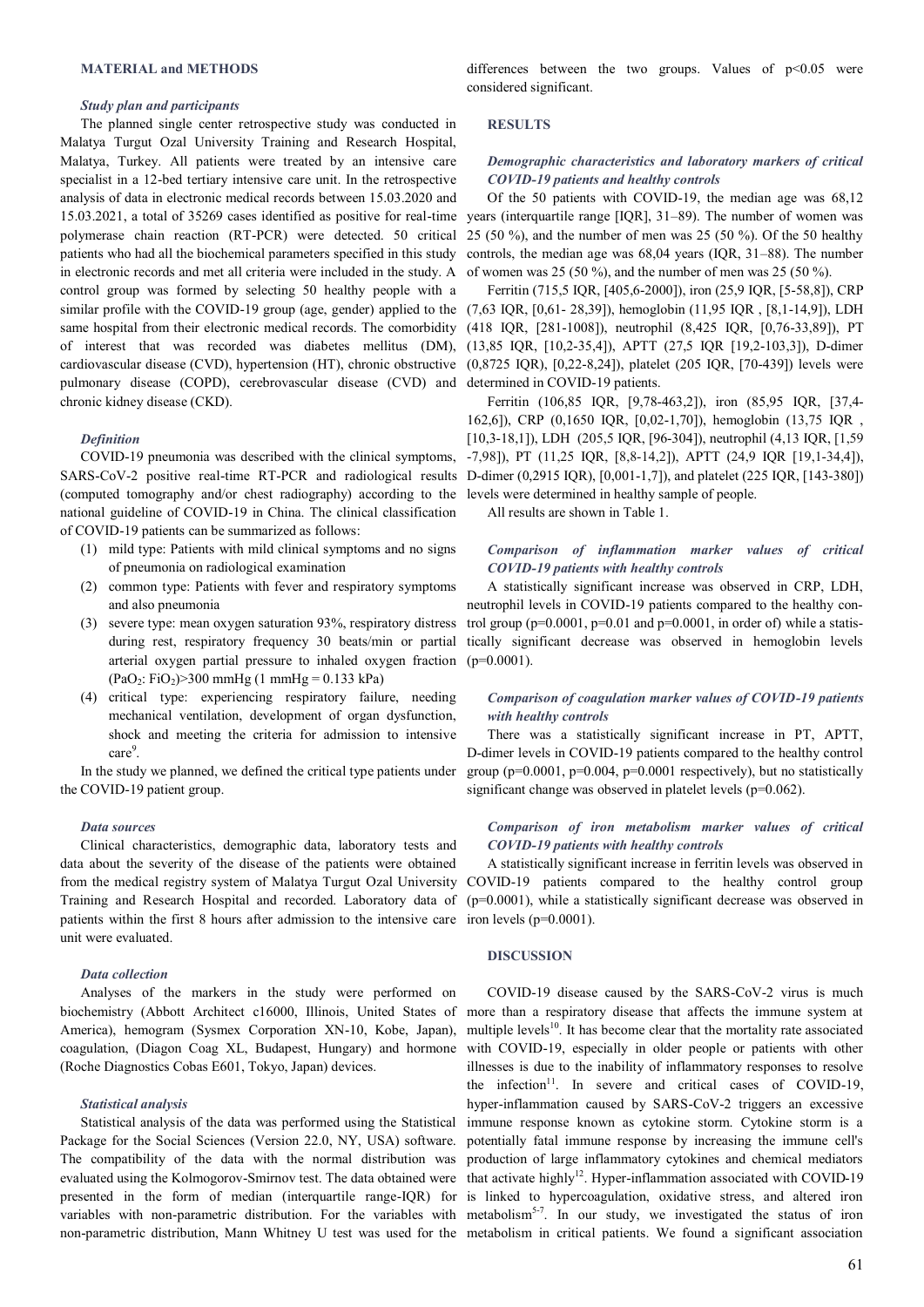Table 1. Laboratory marker values of critical COVID-19 patients and healthy controls

|                           | Control $(F+M)(n=50)$ | COVID-19 Patients $(F+M)$ (n=50) |         |
|---------------------------|-----------------------|----------------------------------|---------|
| Parameters                | Median (IQR)          | Median (IQR)                     | p value |
| Iron Metabolism           |                       |                                  |         |
| Iron $(\mu g/dL)$         | 85,95 (37,4-162,6)    | $25,9(5-58,8)$                   | 0,0001  |
| Ferritin (ng/mL)          | 106,85 (9,78-463,2)   | 715,5 (405,6-2000)               | 0,0001  |
| Inflammation              |                       |                                  |         |
| $CRP$ (mg/dL)             | $0,1650(0,02-1,70)$   | $7,63$ $(0,61 - 28,39)$          | 0,0001  |
| LDH (U/L)                 | 205,5 (96-304)        | 418 (281-1008)                   | 0,01    |
| Neutrophil $(10^3/\mu L)$ | 4, 13 (1, 59 - 7, 98) | 8,4250 (0,76-33,89)              | 0,0001  |
| Haemoglobin $(g/dL)$      | $14,83$ $(12,3-18,1)$ | $11,95(8,1-14,9)$                | 0,0001  |
| Coagulation               |                       |                                  |         |
| Prothrombin Time (sec)    | $11,25(8,8-14,2)$     | $13,85(10,2-35,4)$               | 0,0001  |
| APTT (sec)                | $24,9(19,1-34,4)$     | $27,5(19,2-103,3)$               | 0,004   |
| D-Dimer ( $\mu$ g FEU/mL) | $0,2915(0,001-1,7)$   | $0,8725(0,22-8,24)$              | 0,0001  |
| Platelet $(10^3/\mu L)$   | 225 (143-380)         | 205 (70-439)                     | 0,062   |
|                           |                       |                                  |         |

Values are expressed as median (IQR).

Abbreviations: F+M: Female+male; IQR: Interquartile range; CRP: C-reactive protein; LDH: Lactate dehydrogenase; PT: Prothrombin Time; APTT: Activated partial thromboplastin time.

p<0.05 were regarded as statistically significant.

consequences in patients. Critical COVID-19 patients have been associated with increased serum ferritin levels and decreased serum iron levels, and these patients in particular may be prone to more severe organ damage.

Recent studies have shown that several hematological parameters change clearly in COVID-19 patients<sup>13</sup>. In particular, the increase in CRP and LDH values may be an indicator of lung damage and may reflect respiratory distress due to hyperinflammation in critical COVID-19 patients<sup>14</sup>. We observed that CRP, LDH, neutrophils, and hemoglobin were significantly different between the two groups (Table 1). These results were parallel to the studies by Fan et al. (LDH, neutrophils and hemoglobin)<sup>13</sup>, Poggiali et al. (LDH, CRP and neutrophils)<sup>14</sup>, Ferrari et al. (CRP, LDH and neutrophils)<sup>15</sup>, Mardani et al. (CRP, LDH and neutrophils)<sup>16</sup>, and Wang et al. (LDH and neutrophils) $17$ .

It has been reported that excessive inflammation may play a critical role in disease pathogenesis by altering serum iron balance, including viral infections. The excessive increase in ferritin levels observed in critical COVID-19 patients is induced by hyper-ferritinemia, inflammation. Thus, cytokine storm also stimulates ferritin synthesis. But the role of iron metabolism in the prognosis of ferritin levels increased significantly in patients with COVID-19 compared to the healthy control group (Table 1). Consistent with our findings, Dahan et al.<sup>21</sup>, Ruan et al.<sup>22</sup> and Chen et al.<sup>23</sup> found a significant increase in ferritin levels in severe patients diagnosed with COVID-19. Ferritin is regulated by the amount of free iron as well as by inflammation<sup>19,24</sup>. Further studies have shown that iron is linked to the severity of inflammation and redox biology. Raised ferritin levels due to infection deprive bacteria of iron, preventing them from reproducing. Thus, it represents a significant defensive mechanism that protects human immunity. In addition, it can be protective by restricting the production of free radicals or mediating the regulation of the immune response. Furthermore, hyper-ferritinemia in high-risk patients is an important acute phase reactant used by clinicians as a signal for therapeutical intervention aimed at organizing inflammation. A different viewpoint is that hyper-ferritinemia is a harmless biomarker of uncontrolled inflammation that can be used to evaluate effect of disease. Consistent with the above that induction of ferritin

between disturbances in iron metabolism and COVID-19 disease, and an important role for immunosuppressive and pro-inflammatory therefore impaired iron homeostasis is thought to have various adverse effects in excessive hyper-ferritinemia. Because of these different ideas, there is a frankly need for further studies of the role of ferritin in excess inflammatory conditions<sup>25</sup>.

COVID-19 disease is not yet clear<sup>18-20</sup>. In our study, we found that COVID-19 patients compared with healthy people. However, they did Cecchini et al. talked about a vicious circle that locks the immune system of the SARS-CoV-2 virus and causes a cytokine storm. According to this cycle, after the virus reaches the airways of the host, the natural immune response comes into play. This response activates macrophage and dendritic cells and enable to production of inflammatory cytokines and reactive oxygen species (ROS). Inflammatory cytokines and ROS spread into the blood disrupt the structure of the erythrocytes and cause the release of hemoglobin from the erythrocytes. The hemoglobin molecule dissociates into free iron ion (Fe<sup>2+</sup>) and heme molecules in the blood. Superoxide radicals  $(O_2)$ formed by activated macrophages and neutrophils react with  $Fe^{2+}$ released from the hemoglobin molecule and form the hydroxyl radical by Haber-Weiss and Fenton reactions and cause the increase of ROS. Oxidative stress and/or free iron provide the conversion of soluble plasma fibrinogen to fibrin clots. This transformation causes to form of fibrin deposits, leading to microthrombosis in the vascular system and the pulmonary microcirculation<sup>26</sup>. Although the same markers were used, different results were obtained in studies of coagulation markers. Spiezia et al. found that D-dimer increased significantly in not find a significant difference for APTT, PT and platelets between the two groups<sup>27</sup>. Han et al. found that D-dimer increased significantly in COVID-19 patients compared with healthy people. But they did not find significant difference for APTT and PT between the two groups<sup>28</sup>. Yin et al. found that platelets increased significantly in COVID-19 patients compared with healthy people. However, they did not find significant differences for D-dimer and APTT between the two groups<sup>29</sup>. In our study, we found that D-dimer, APTT and PT levels increased significantly in patients with critical COVID-19 compared with healthy people. But we did not find a significant difference between the two groups for platelets. Different results may be due to different profiles of control groups. However, as the severity of COVID-19 disease increases, plasma oxidative stress and free iron ion levels increase. Hence, increased oxidative stress and free iron ion may affect coagulation state. This situation may alter the levels of measured parameters related to coagulation.

could be a defensive effect for patients. Others claim that ferritin have cytomegalic virus, and vaccinia virus etc.) need to iron for replication Some viruses (hepatitis B virus, human immunodeficiency virus,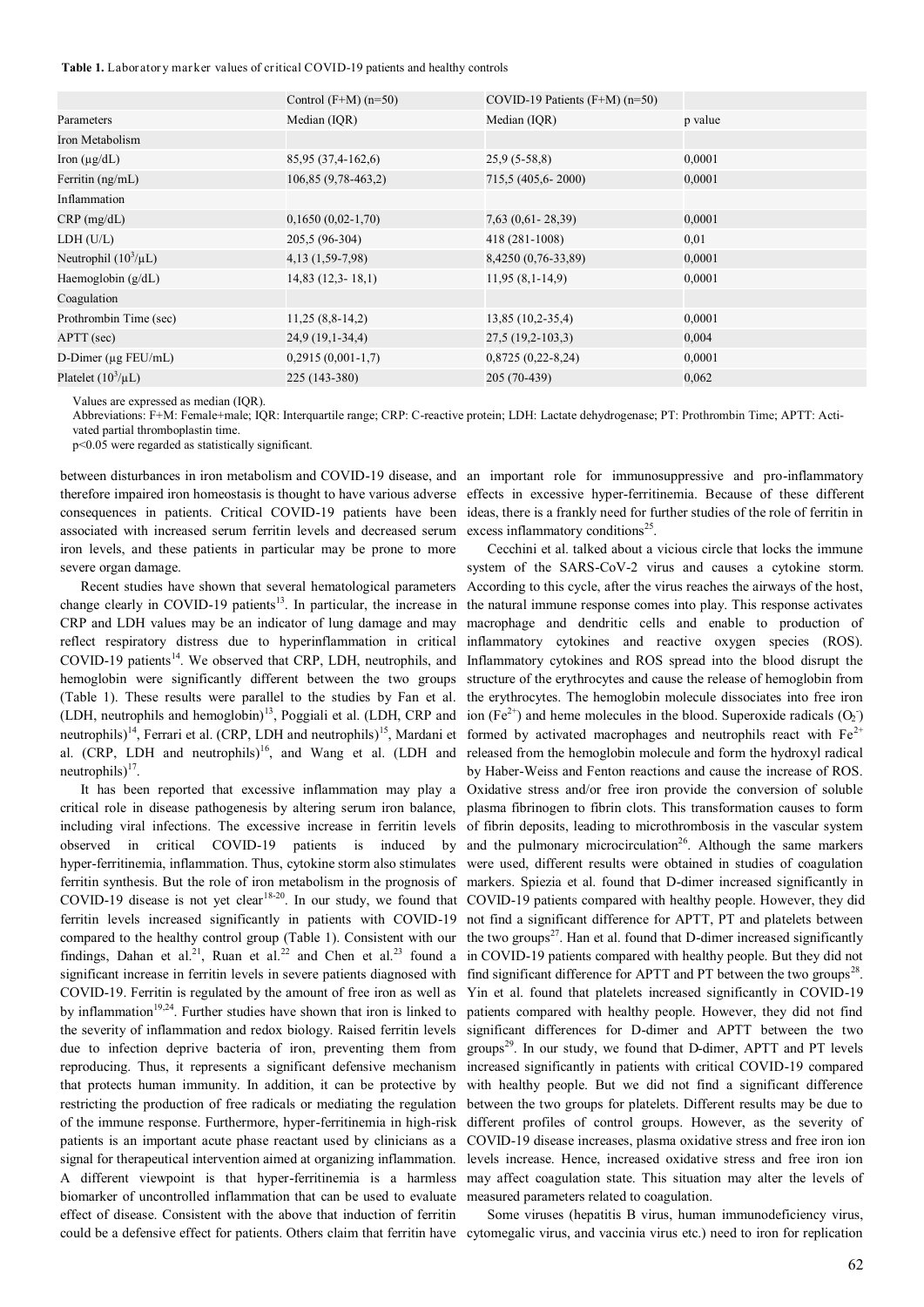transported into the cell through transferrin receptors<sup>30</sup>. Sonnweber et rarely in COVID-19 patients, we could not obtain the parameters from al. found no association between serum iron levels in patients with electronic medical records. severe COVID-19 and those in patients with mild and moderate COVID-19<sup>31</sup>. However, Zhao et al. found that serum iron levels in patients with severe COVID-19 were significantly lower than those in found that iron levels decreased significantly in patients with critical COVID-19 compared to control group (Table 1). It seems likely that iron enters in the cells and accumulates in there. This situation may cause lowering the serum iron levels. Accumulation of iron may trigger the increase in intracellular labile iron  $(Fe^{2+})$  pool (LIP) and Fenton reaction, generating lipid ROS, and lead to ferroptosis<sup>30</sup>. Ferroptosis is a type of regulated cell death and discovered in 2012 and induced by intracellular phospholipid peroxidation and has morphologically, biologically, and genetically differences compared to other types of cell death<sup>33</sup>. During the infection, excessive of transferrin carry  $Fe<sup>3+</sup>$  ion. The transferrin is recognized by transferrin receptors and enters the cells via these receptors. Thereafter,  $Fe<sup>3+</sup>$  is converted to  $Fe^{2+}$  through the divalent metal transporter 1 (DMT1).  $(Fe<sup>2+</sup>)$  and hydrogen peroxide  $(H<sub>2</sub>O<sub>2</sub>)$  causes lipid peroxidation through the Fenton reaction and produces lipid ROS. This can be clear off by glutathione peroxidase 4 (GPX4) and its substrate glutathione (GSH). But, because of the iron overload, immense Fenton reactions produce numerous lipid ROS, reasoning cell membrane damage and finally cell death $30$ . Also, it may be hyper-ferritinemia is related to a situation of iron toxicity which may arise from enhanced ferritin leaks from damaged tissue $8$ . In the normal conditions, 95 % of cellular iron is securely bound to diverse proteins. Hemoglobin is the most iron-using protein in the body, and if hemoglobin is damaged in some way, a significant amount of iron is released into the environment. This situation causes hemoglobin related disorders. Ferritin is the main iron storage protein and can be thought of as an antioxidant. Because it securely stores surplus iron non-toxic form. In the normal conditions, only a small part of cellular iron exists in the LIP form. When the LIP increases in cells, there is the potential to generate ROS such as hydrogen peroxide, superoxide, and hydroxyl radicals in tissues with high oxygen concentration such as particularly in the lungs<sup>34</sup>.

As discussed in this article, one of the most common conditions in COVID-19 is ARDS. In this case, the SARS-CoV-2 virus replicates its genomes in the host cells and spreads over the lung surface, causing pathologies such as inflammation and hypercoagulation. The pulmonary leanness observed in COVID-19 patients may have different causes as well as cell damage in the lungs. The SARS-CoV-2 virus can also attack the heme on the 1-beta chain of hemoglobin and destroy it. This causes iron to be released from the porphyrin ring. Thus, the amount of iron in the circulation increases excessively. Ferritin production is increased to reduce high systemic iron levels. The increased amount of serum ferritin may reason liver cell death inducing release of iron from ferritin, which leads to an increase in systemic iron levels. The excessive abundance of free iron can aggravate inflammatory state through ROS-induced oxidative injury and ferroptotic cell death. If this condition is left untreated, ferroptosis exacerbates the inflammation and may cause multiple organ failure 9 and serious lung damage. Free iron also causes excess hydroxyl radical generation in severe COVID-19 patients. Hydroxyl radicals may contribute to hypercoagulation state by transforming fibrinogen into fibrin clots.

The present study has one limitation. The limitation is the lack of parameters of iron metabolism such as transferrin, transferrin satura-

process. For this reason, it is probably that more iron will be tion, hemosiderin etc. Since these parameters were measured very

## *Conclusion*

patients with mild COVID-19<sup>32</sup>. Consistent with Zhao et al.<sup>32</sup>, we dysfunction has been broadly documented in a great ratio of In response to the infection of SARS-CoV-2, iron metabolism COVID-19 patients. We think that ferroptosis may play a vital role in the development of multiple organ involvement in critical COVID-19 patients. Ferroptosis inhibitors might have potential to combat ferroptosis in COVID-19. A better understanding of the role of ferroptosis in COVID-19 will open new horizons for diagnosis and therapeutic intervention. Therefore, we hope that studies on ferroptosis in COVID-19 will increase *in vivo* and *in vitro*.

#### *Conflicts of interest statement*

The authors declare no conflicts of interest.

## *Ethics committee approval*

Thus, the amount of iron  $(Fe^{2+})$  increases in the cells. Excessive iron University, Clinical Research Ethical Committee (date: 09/04/2021, The requisite approval was obtained from the Malatya Turgut Ozal number: 2021/7). All procedures were carried out in accordance with the ethical standards of the institutional and/or national research committee and the 1964 Declaration of Helsinki. In addition, all patient privacy and data were respected and protected.

## *Informed consent*

All patients had completed treatment at the beginning of the study, and the study did not interfere with diagnosis or treatment in any case. Therefore, the need for informed consent was waived by the Malatya Turgut Ozal University, Clinical Research Ethical Committee.

#### **REFERENCES**

- 1. Huang C, Wang Y, Li X, Ren L, Zhao J, Hu Y, et al. Clinical features of patients infected with 2019 novel coronavirus in Wuhan, China. *Lancet.* 2020;395(10223):497-506.
- 2. Xia F, Zhang M, Cui B, An W, Chen M, Yang P, et al. COVID-19 patients with hypertension are at potential risk of worsened organ injury. *Scientific Reports*. 2021;11(1):3779.
- Yazdanpanah F, Hamblin MR, Rezaei N. The immune system and COVID-19: Friend or foe? *Life Sciences*. 2020;256:117900.
- 4. Liang W, Liang H, Ou L, Chen B, Chen A, Li C, et al. Development and validation of a clinical risk score to predict the occurrence of critical illness in hospitalized patients with COVID-19. *JAMA Internal Medicine*. 2020;180(8):1081-1089.
- 5. Mehta P, McAuley DF, Brown M, Sanchez E, Tattersall RS, Manson JJ, et al. COVID-19: consider cytokine storm syndromes and immunosuppression. *Lancet* 2020;395:1033-1034.
- 6. Phua J, Weng L, Ling L, Egi M, Lim CM, Divatia JM, et al. Intensive care management of coronavirus disease 2019 (COVID-19): challenges and recommendations. *The Lancet Respiratory Medicine*. 2020;8(5):506- 517.
- 7. Moore JB, June CH. Cytokine release syndrome in severe COVID-19. *Science*. 2020;368(6490):473-474.
- Edeas M, Saleh J, Peyssonnaux C. Iron: Innocent bystander or vicious culprit in COVID-19 pathogenesis? *International Journal of Infectious Diseases*. 2020;97:303-305.
- National Health Commission of the People's Republic of China (2020). Diagnosis and treatment protocol for COVID-19 (Trial Version 7). http:// en.nhc.gov.cn/2020-03/29/c\_78469.htm. Accessed December 18, 2020.
- 10. Guo J, Huang Z, Lin L, Lv J. Coronavirus disease 2019 (COVID-19) and cardiovascular disease: A viewpoint on the potential influence of angiotensin-converting enzyme inhibitors/angiotensin receptor blockers on onset and severity of severe acute respiratory syndrome Coronavirus 2 infection. *Journal of the American Heart Association*. 2020;9(7):e016219.